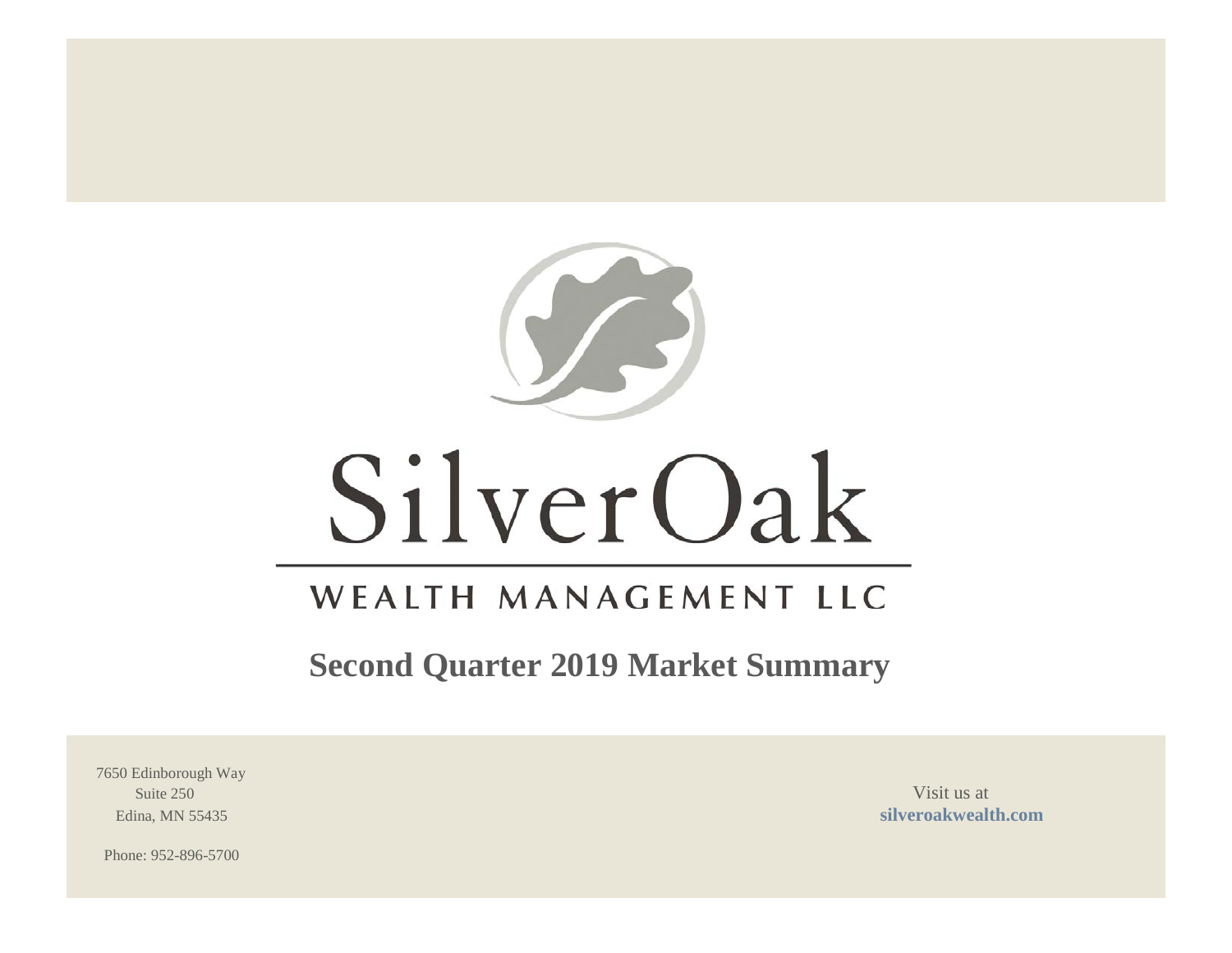# **Second Quarter 2019 Market Summary**

As the summer season starts, many families will retreat to the lake cabin, the beach, or perhaps embark on the Great American Road Trip. But even relaxation takes planning, and lessons learned from past trips can make the journey smoother in the long-run. Before we talk about where we are going, let's take a look in the rearview mirror. The past 18 months have been a bit of a rollercoaster; however, the S&P 500 is only up 3-4% since late January 2018. The lessons outlined below hopefully will shed light on the importance of maintaining a strategy and not overacting to headline narratives.

Lesson #1: Markets are cyclical. The U.S. equity markets are currently at all-time highs, a similar peak reached in January 2018 and October 2018. All three peaks were preceded by uncharacteristically low volatility. But risk crept back into the minds of investors and markets sold off. Don't be scared of cycles.

Lesson #2: Don't get out over your skis. Investors feel empowered after a long rally and believe it will last indefinitely or fear they will miss out on future returns. That is when unnecessary risks tend to be taken. Be mindful of behavioral biases.

Lesson #3: Diversification matters. Bonds are integral to a well-diversified portfolio as they are the stabilizing force, especially in down markets as evidenced over the past year.

Lesson #4: Focus on what you can control – macro headlines are often just noise. There is no shortage of macro news between trade wars, Brexit, populism, immigration, Federal Reserve policies, etc. Often the market takes these events in stride. However, we have been encouraging clients to take stock of their personal financial statements and revisit their risk tolerance.

Lesson #5: The future is uncertain but we do not have to be bystanders. We are forced to continually make decisions regarding our financial well-being. As the probabilities of future outcomes change, we can incorporate them into the decision making process.

This leads us to today as we review the second quarter and look at the roadmap for the remainder of the year.

Second quarter headlines took us down the same familiar roads we've been travelling for the last year – trade, the Fed, and weakening economic data – with no signs of

detour ahead. Last quarter, we mentioned that, if the Fed remained accommodative and trade rhetoric does not ramp up, equity markets could grind higher. We generally saw this in the second quarter, as equities were positive despite a brief flair up in trade tensions in May, which have already subsided. U.S. large company stocks, represented by the S&P 500 Index, were up 4.3% during the second quarter of 2019. International stocks, represented by the MSCI ACWI ex US Index, were up 3.0%.

### **Broad Market Index Returns Second Quarter 2019**



Bond returns were helped by the continued decline in interest rates. For the quarter, the Bloomberg Barclays U.S. Aggregate Bond Index, which represents a broad basket of bonds, was up 3.1%. The Fed did not raise rates during the quarter, and they tempered their outlook for the coming months, citing increasing concerns about economic uncertainties and persistent low inflation. In their June statement, the Fed altered language from the May statement, shifting their focus from patient observation to a close scrutiny of incoming economic data. Many investors feel that this hints toward rate cuts in the second half of the year, though the Fed's next meeting in July may further illuminate the situation.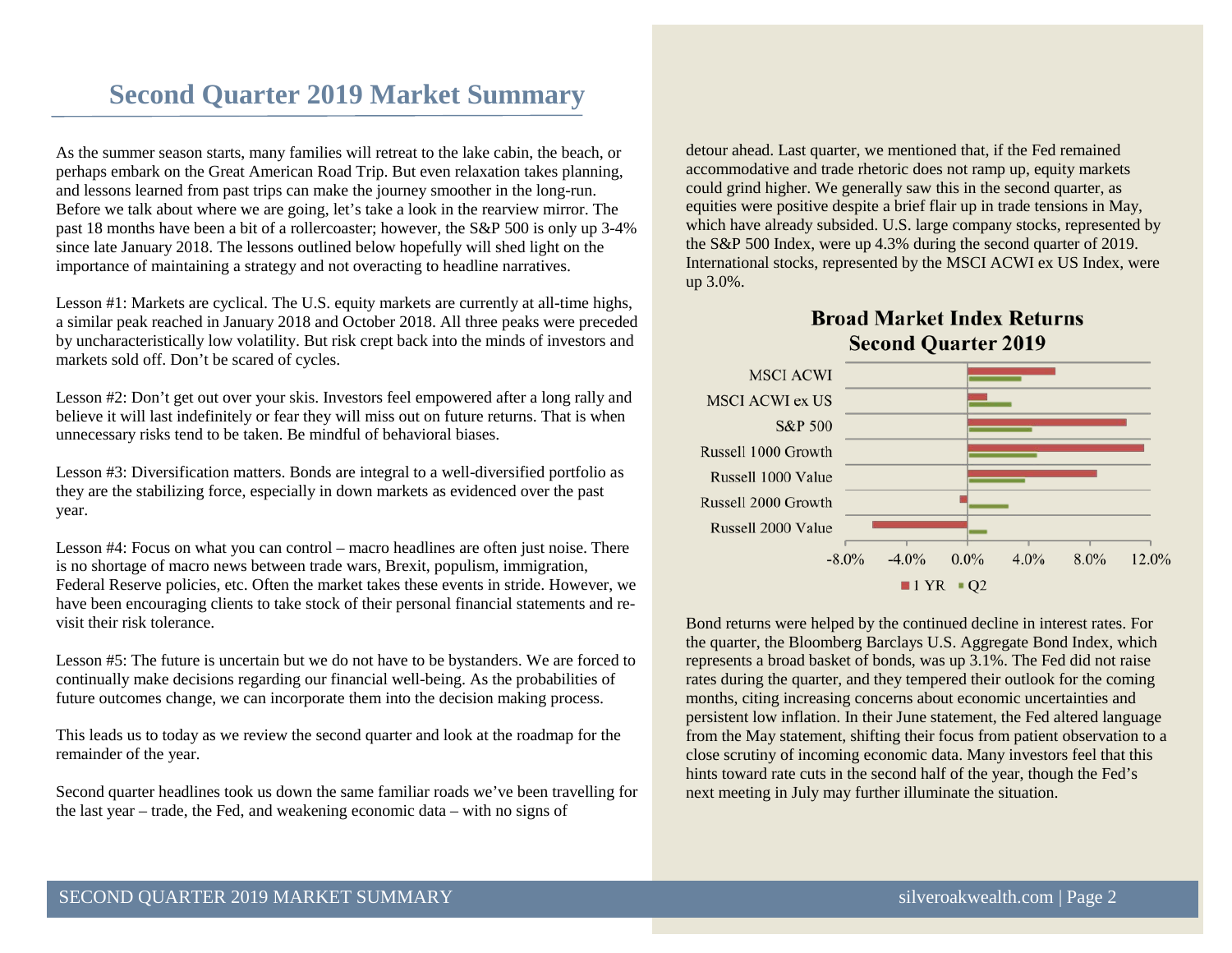Following the recent G20 summit, there seems to be a cease-fire agreement in the trade war between the U.S. and China. This is important, as a delay of spending by corporations and consumers due to an uncertain environment could be more impactful than the tariffs themselves. Trade scenarios will continue to shift daily with the tides as rhetoric is being employed politically on both sides. Thus, while it appears the seas have calmed for the moment, we expect that trade will continue to be a recurring headline over the next year.

Though economic data remains mixed and trending weaker, some estimates are actually calling for a re-acceleration of earnings and economic data towards the end of the year. This optimistic view supposes that, if a trade settlement can be forged, and if the Fed cuts rates to encourage spending, then consumers and businesses will have the clarity they need for this economic expansion to continue. Some of these sunny forecasts are likely already baked into the positive equity returns we have seen year-to-date.

As it is, the current economic expansion is now the longest in history. That does not mean it has to stop, but we are not of the belief that a recession can be avoided indefinitely by engineered policies.

It is hard to perfectly plan for everything in a trip. There will be bumps in the road, detours taken and the occasional flat tire. This summer could provide similar calmness in the markets as we saw last year. But just as we apply sunscreen before we get burned, and use bug spray to avoid being bitten, so too must we prepare ourselves for the next turn in the market well-before the clouds begin to darken on the horizon.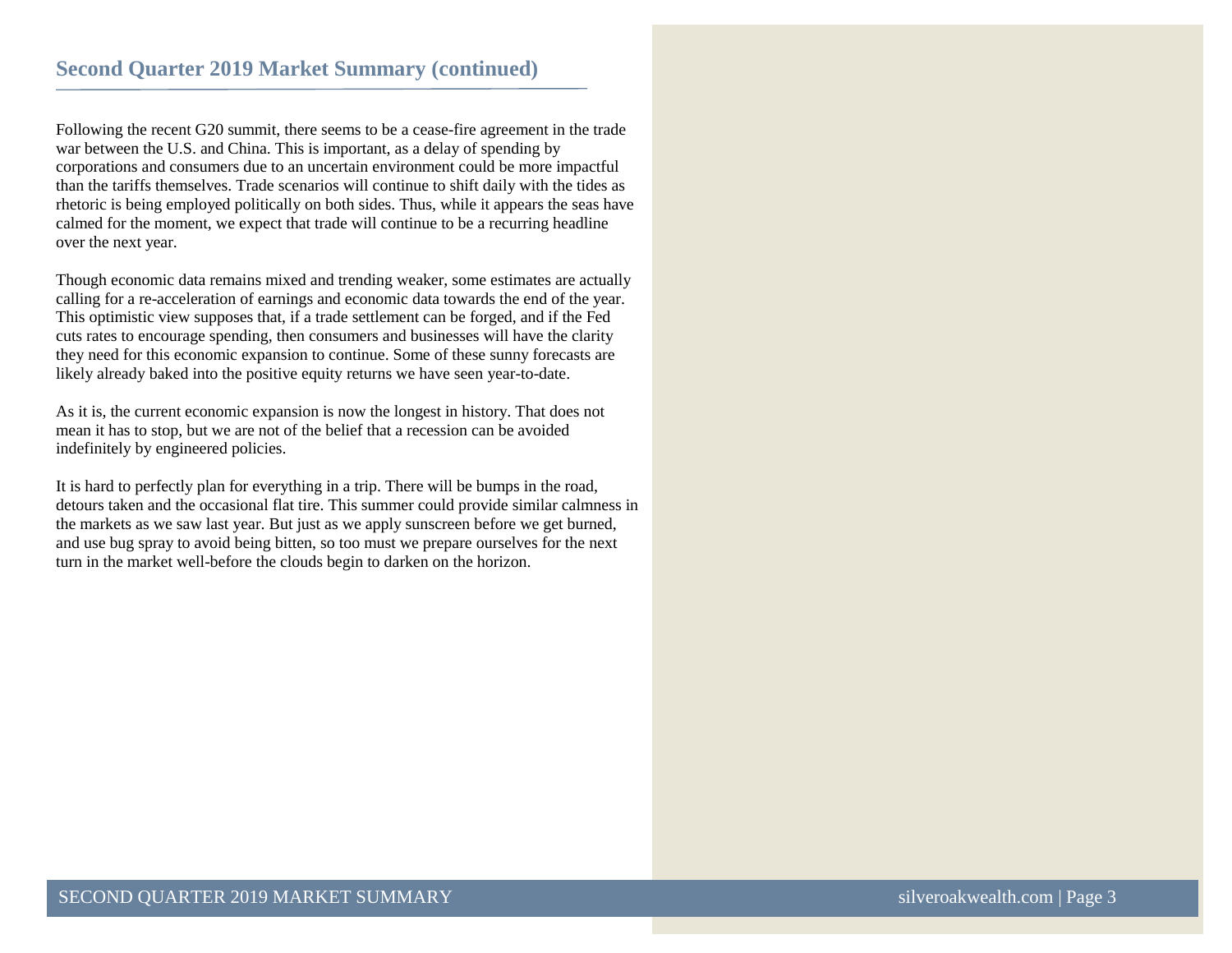### **MACROECONOMICS**

- The Bureau of Economic Analysis released the advanced estimate of second quarter 2019 real GDP, an annual rate increase of 2.1% from the preceding quarter. In particular, the U.S. consumer showed strong growth.
- The ISM Manufacturing Index trended lower during the quarter, finishing at 51.7 in June from 55.3 in March. Manufacturing has weakened as U.S. trade negotiations have dragged on. Typically, when the ISM Index is above 55 it is bullish and when it is below 45 it is bearish.
- In June, the Conference Board Leading Economic Index decreased 0.3% month-overmonth to 111.5. The Index has remained relative flat since September 2018.
- The price of WTI Crude Oil was \$58.20 at the end of June, which is 3.3% lower than \$60.19 at the end of March. The price of Brent Crude Oil ended the quarter essentially flat compared to March at \$67.52. Oil traded lower on global growth and trade concerns.
- In June, headline CPI increased 1.6% year-over-year. Core CPI, which does not include food and energy, had a 2.1% increase. Inflation has drifted lower over the past few months on growth concerns and has struggled to maintain at the Fed's target inflation rate of 2%.

### **CONFIDENCE METRICS**

- The University of Michigan Consumer Sentiment Index final reading for June was 98.2. For the quarter, sentiment was a bit higher than the first quarter and remains at very strong levels.
- The Conference Board's Consumer Confidence Index July reading increased to 135.7 from 124.3 in June. Consumers are optimistic about business and labor market conditions.



#### **University of Michigan Consumer Sentiment Index** as of 7/19/19

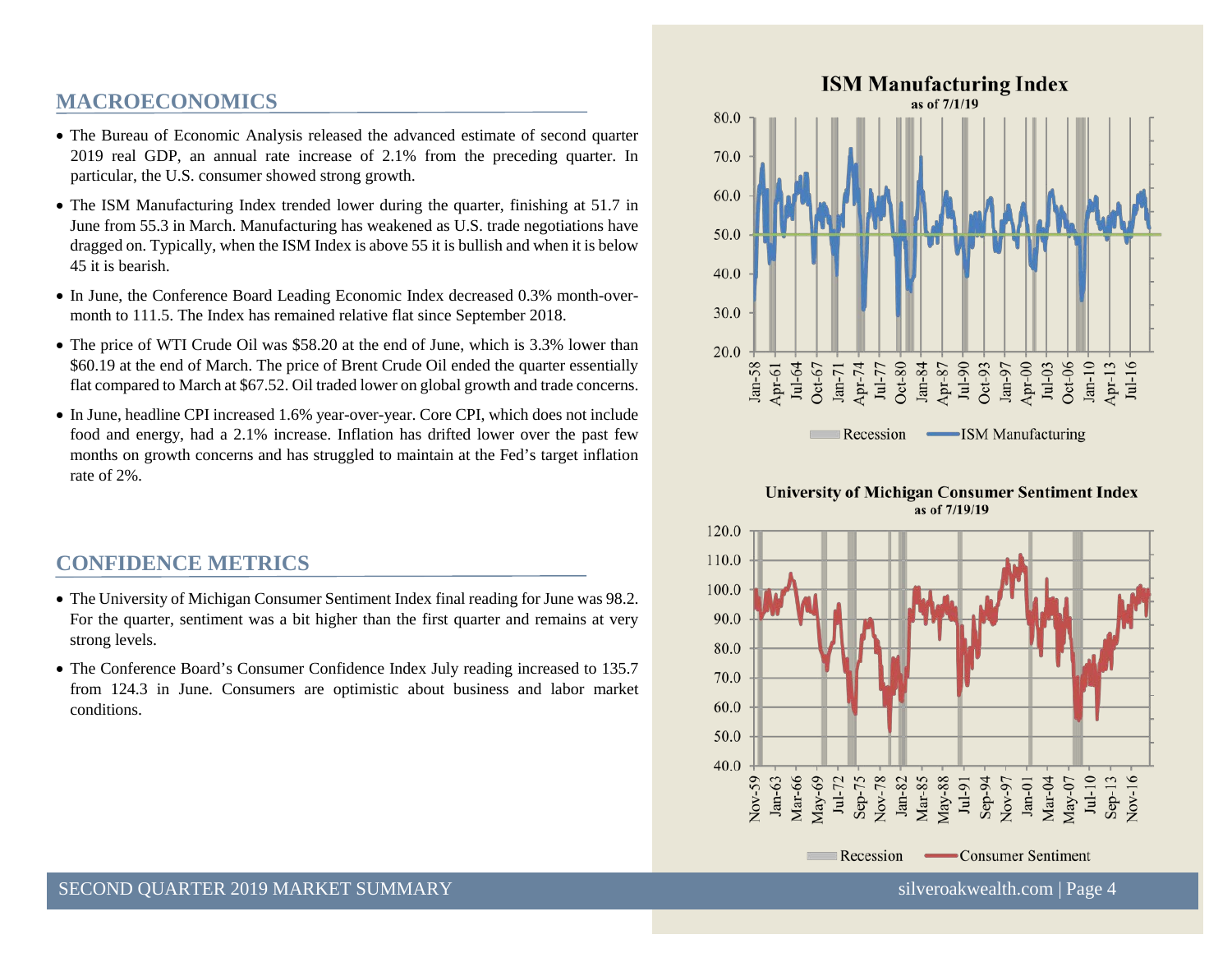# **HOUSING**

- The housing sector continues to soften but is generally positive. Home sales have stalled but home prices continue to rise.
- Preliminary existing home sales increased in the quarter with a monthly average annualized rate of 5.28 million units from 5.21 million units in the first quarter. Though, the June annualized rate is 2.2% lower than the 5.39 million units in June 2018. Unsold home supply remains at low levels.
- The preliminary existing home sale prices for June were 4.3% higher than the levels of one year ago. Prices have been trending up since the beginning of 2012 and reached an all-time high in June.
- New home sales were generally positive during the quarter; however, they have plateaued at these levels since late 2017. It remains to be seen if housing demand gets a pick up from mortgage rates that have fallen over the past few quarters.
- S&P Case-Shiller 20-City Home Price Index (seasonally adjusted) showed home prices rose over 2.4% year-over-year in May. Of the locations in the Index, home prices in San Francisco, Seattle, Phoenix, Las Vegas, and Denver have risen the most since the 2011.
- Housing starts were slightly up during the quarter but have generally been flat over the past few year.

# **EMPLOYMENT**

- The labor market has generally been healthy. The job growth rate has slowed slightly, as employers are having difficulty finding workers with the required skills. Wage growth is the strongest it has been in a decade, which could lead to solid consumer spending.
- During the quarter, nonfarm payrolls averaged a healthy 171,000 jobs added per month.
- The unemployment rate reduced slightly to 3.7% during the quarter.
- Initial Jobless Claims had been decreasing since 2009 and dipped to lows last seen in 1969; however, claims have flattened over the past year. The low level of initial claims reflects a tight labor market.



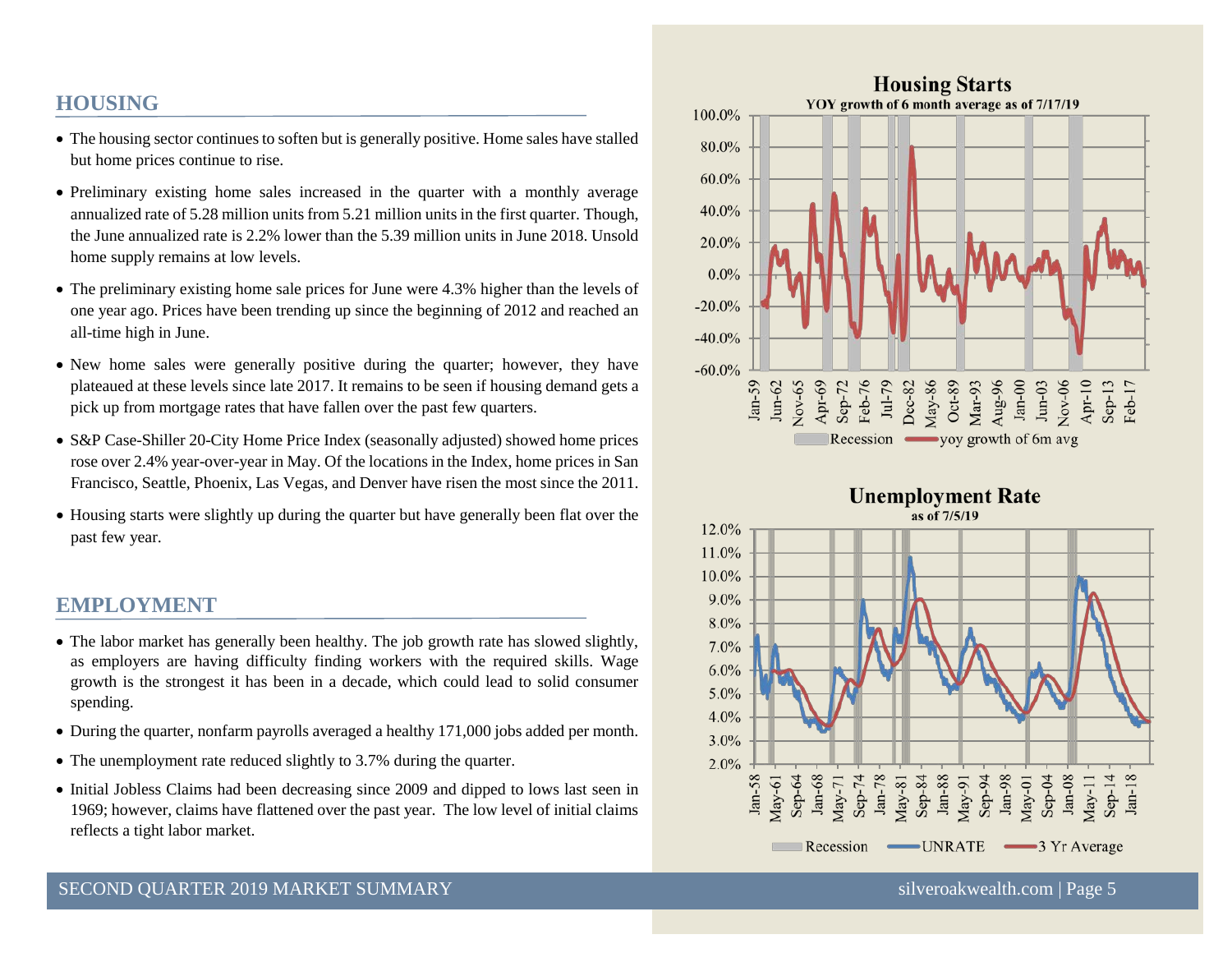### **FED POLICY**

- The Federal Open Market Committee (FOMC) decided to maintain the federal funds rate at a target range of 2.25% - 2.50% in their June meeting. However, the Fed's statement opened the door for them to cut rates in the second half of the year.
- The Fed cited growing global risks, a slowing U.S. economy and subdued inflation as reasons for their increased willingness to support the markets.

# **FIXED INCOME**

- During the second quarter, U.S. Treasury yields declined across the curve and now the short to intermediate-term bonds are inverted. The inversion is highlighting the market's view that the Fed will cut rates by 50-100bps over the next year.
- Short-term interest rates are controlled or heavily influenced by central banks, whereas long term interest rates are controlled by market forces and economic growth.
- U.S. interest rates will likely remain range bound for the foreseeable future in the 1.5% to 3.0% range. Despite limited expected returns, bonds still act as the ballast of a portfolio during times of volatility.





**10-Year Treasury Yield** as of 6/30/2019



SECOND QUARTER 2019 MARKET SUMMARY [silveroakwealth.com](http://www.silveroakwealth.com/silveroakwealth.aspx) | Page 6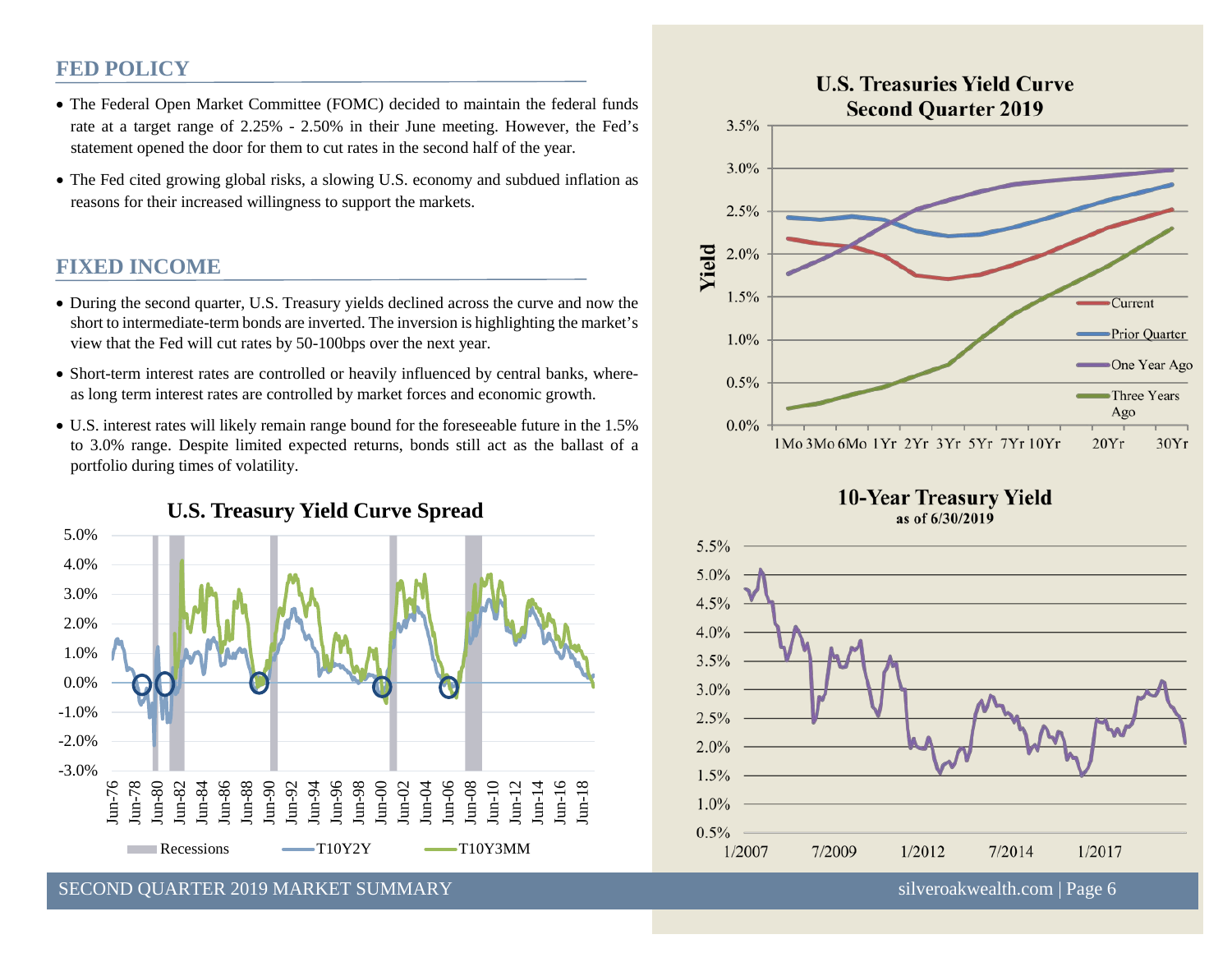#### **FIXED INCOME (continued)**

- Fixed income returns have been impressive year-to-date. During the quarter, the Barclays U.S. Aggregate was up 3.1% as interest rates fell.
- Credit spreads continued to tighten during the quarter, signaling investors' willingness to take risk; however, the Treasury market told a different story as rates fell due to weaker growth and macro risks.
- Yields fell globally as well. Ten year German and Japanese bonds are trading at negative rates.
- Municipals continue to see above average demand while supply remains low; thus, technicals remain supportive.
- Despite investors' willingness to accept greater credit risk, fundamentals in the investment-grade corporate and high-yield sectors remain mixed. There is a high amount of leverage in the system and weakening underwriting; however, defaults remain low.



#### **Credit Spreads - High Yield as of 6/30/2019**

# **Fixed Income Returns Second Quarter 2019**





 $\blacksquare$  1 YR Return  $\blacksquare$  2Q Return

# **Fixed Income Yields Second Ouarter 2019**

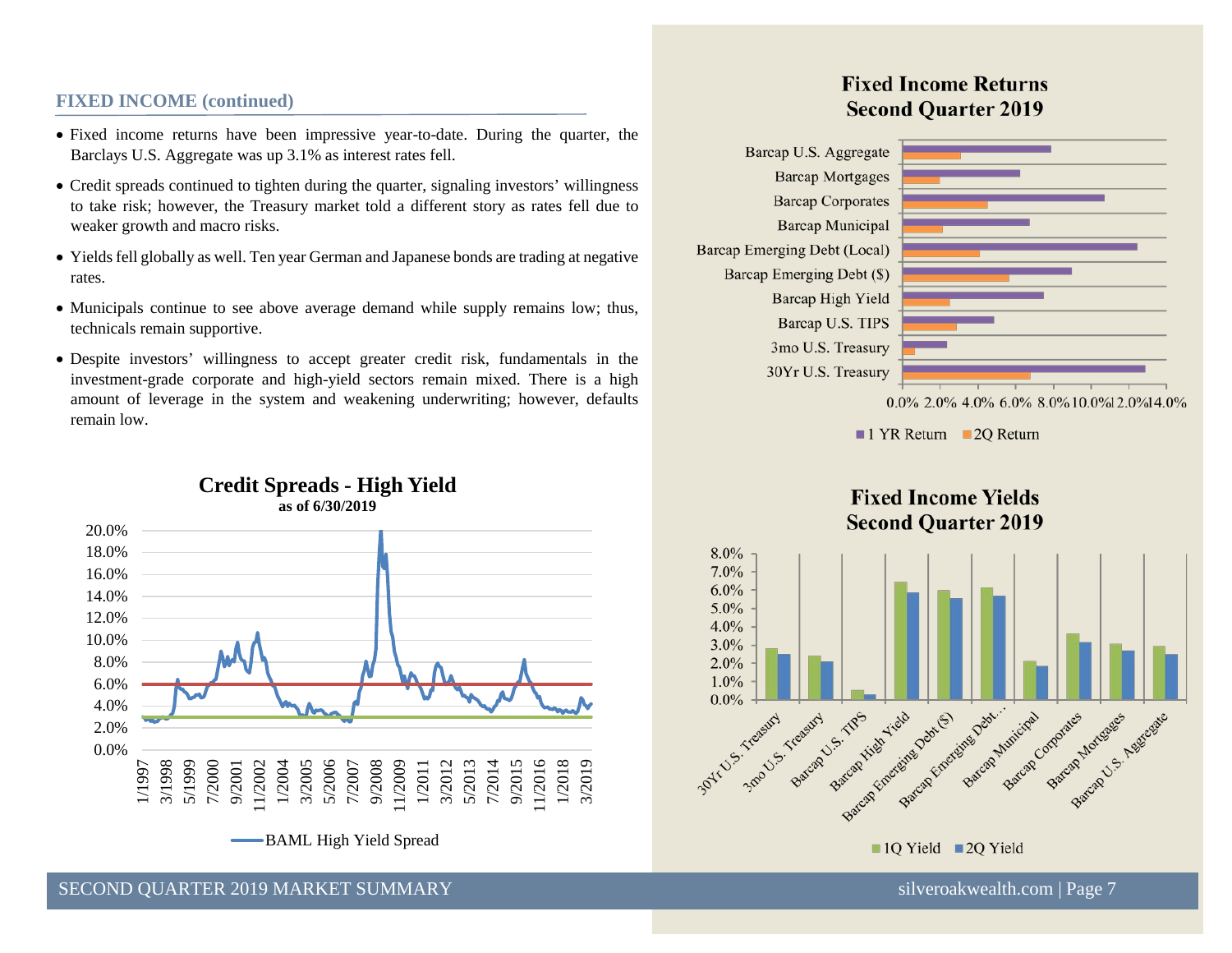#### **EQUITIES**

- Trade negotiations and central bank policies had the greatest impact on returns during the quarter. Equity markets mirrored the U.S./China trade narrative throughout the quarter. In April, it appeared both sides were close to an agreement and stocks rose. However, in May, markets were dismayed with an announcement that the U.S. would increase tariffs on Chinese goods and the Chinese retaliated with increases of their own. In addition, the U.S. administration threated tariffs on Mexican goods. This led to negative equity returns throughout May. But June brought a reversal of sorts, with an agreement between the U.S. and Mexico and the Fed hinting they may cut rates.
- Despite elevated economic uncertainties, equity returns have been strong globally. Falling interest rates and the potential for the Fed to cut the Fed funds rate has been cheered by equity investors.
- Economic data continues to weaken, especially in the manufacturing sectors. However, the U.S. consumer, which accounts for 2/3 of the U.S. economy, appears to be in good shape – low unemployment, rising wages and lower debt service levels. If consumer sentiment remains high, the economic cycle may extend.

# **U.S. Value Vs. Growth Relative Equity Performance (as of 6/30/19)**



Russell 1000 Growth TR vs. Russell 1000 Value TR

SECOND QUARTER 2019 MARKET SUMMARY SILVER AND SILVER SILVER SILVER SILVER SILVER SILVER SILVER SILVER SILVER S

#### **Equity & Fixed Income Market Annual Returns**  $(as of 6/30/2019)$

**Barclays US Agg Bond**  $\blacksquare$  **S&P 500**  $\blacksquare$  **MSCI EAFE**  $\blacksquare$  **MSCI EM** 





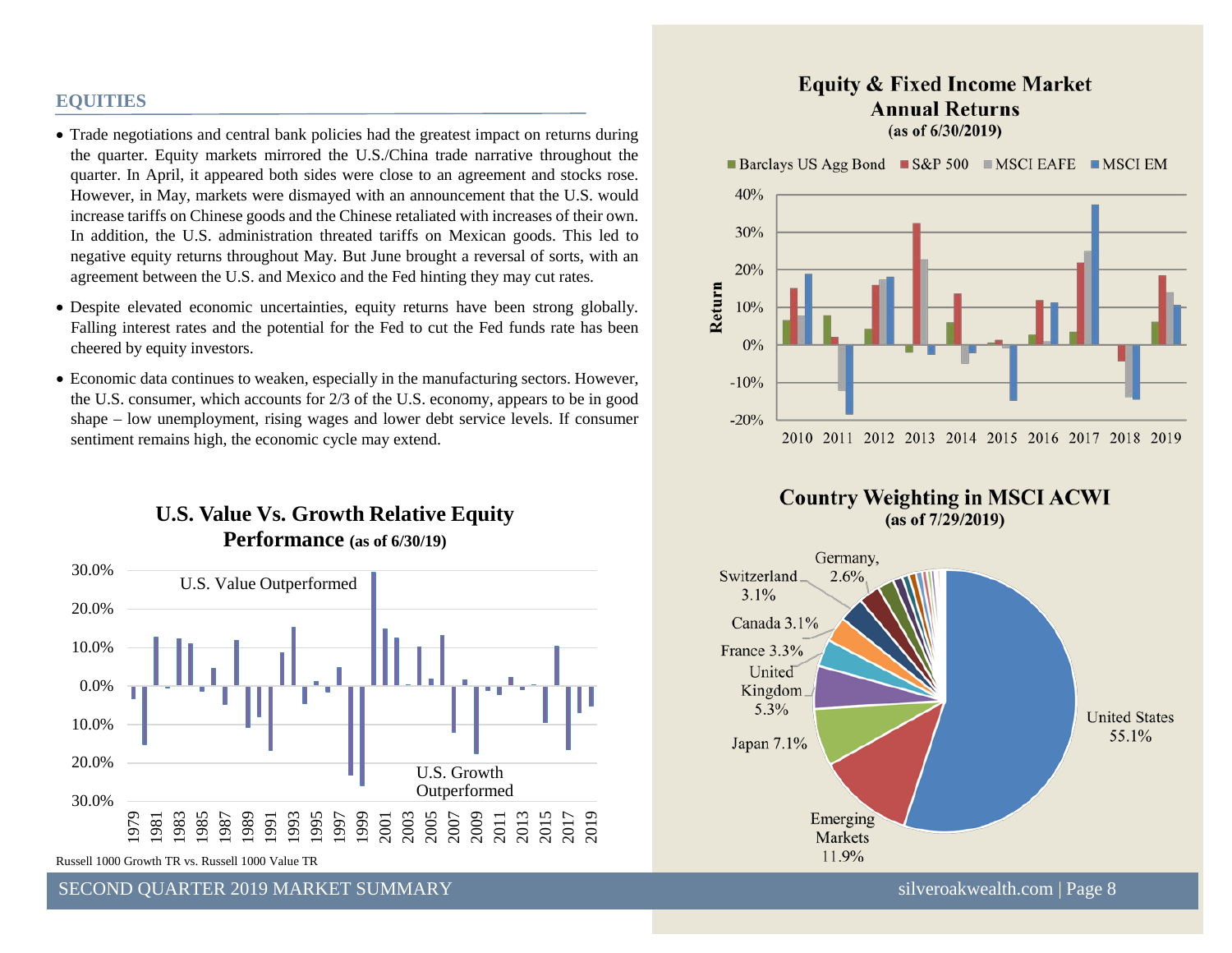#### **DOMESTIC EQUITIES**

- The Russell 1000 Index, comprised of large and mid-capitalization stocks, posted a total return of 4.3% during the second quarter. On a year-over-year basis, the Russell 1000 Index has increased 10.0%.
- Small capitalization stocks, as represented by the Russell 2000 Index, posted a total return of 2.1% during the second quarter. On a year-over-year basis, the index has decreased 3.3%.
- Corporate operating earnings in the first quarter 2018 were higher than the previous year. Estimates for 2Q and 2019 have been reduced as corporate confidence has been tempered, in part, due to China/U.S. trade discussions. However, estimates may have been downgraded too much, as the majority of companies have beaten estimates so far during the 2Q earnings season. Operating profit margins remain strong.
- U.S. equity forward P/E multiples and trailing P/E multiples are above historical averages. Multiples have been expanding in 2019 after they contracted in the late 2018 equity selloff.



| <b>Second Quarter 2019 Returns</b> |       |         |        |
|------------------------------------|-------|---------|--------|
|                                    | Value | Core    | Growth |
| <b>Mega Cap</b>                    |       | 4.2%    |        |
| <b>Large Cap</b>                   | 3.8%  | 4.3%    | 4.6%   |
| <b>Mid Cap</b>                     | 3.2%  | 4.1%    | 5.4%   |
| <b>Small Cap</b>                   | 1.4%  | 2.1%    | 2.8%   |
| <b>Micro Cap</b>                   | 1.4%  | $0.9\%$ | 0.4%   |

#### **U.S. Equity Market Returns by Major Sector** (Securities in S&P 500, Second Quarter 2019)



SECOND QUARTER 2019 MARKET SUMMARY SILVER AND SILVER SILVER SILVER SILVER SILVER SILVER SILVER SILVER SILVER SILVER SILVER SILVER SILVER SILVER SILVER SILVER SILVER SILVER SILVER SILVER SILVER SILVER SILVER SILVER SILVER S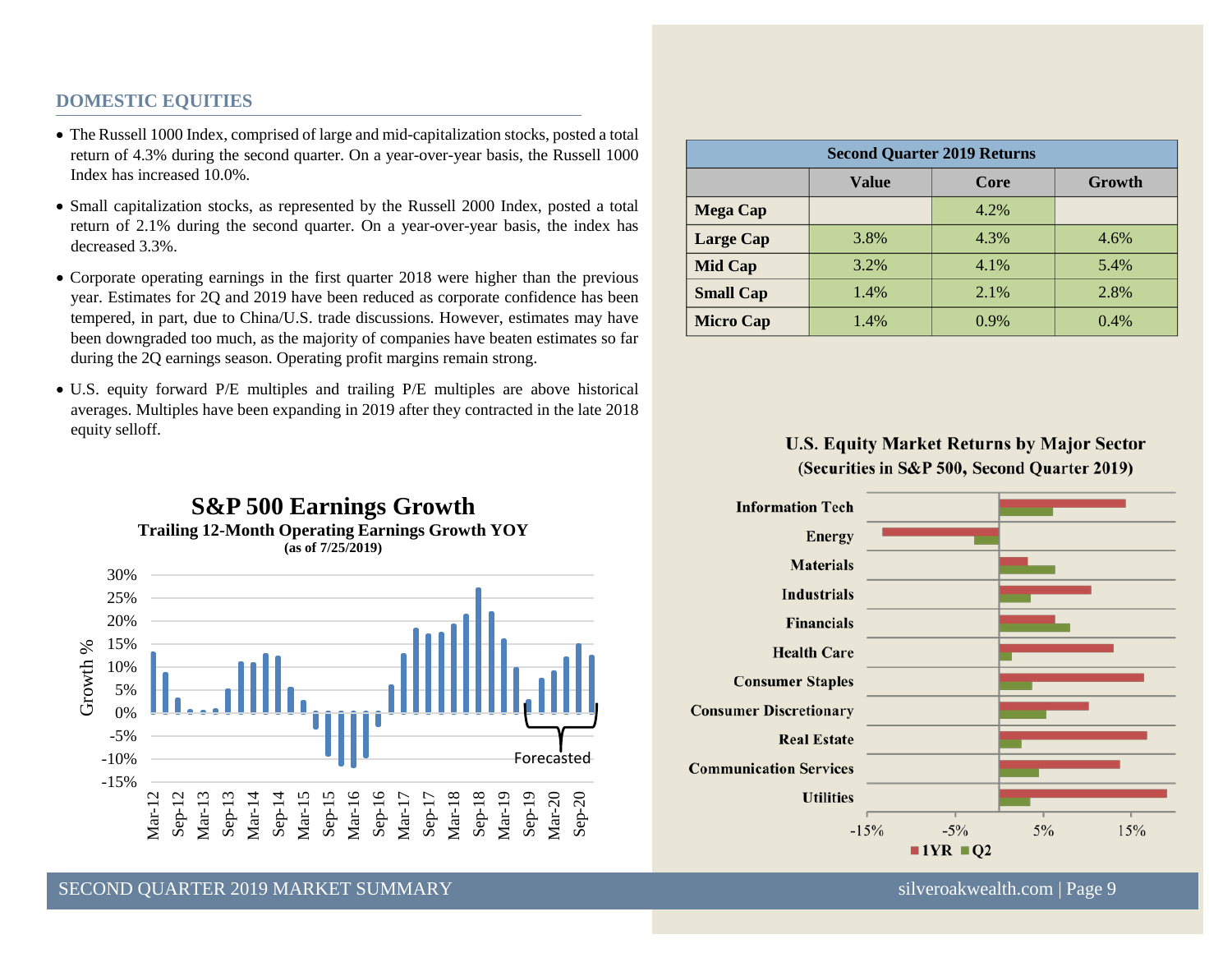#### **INTERNATIONAL EQUITIES**

- Developed international stocks, as represented by the MSCI EAFE, were up 3.7% during the quarter. On a year-over-year basis, the EAFE is up 1.1%, performing worse than U.S. domestic equities.
- Emerging market stocks underperformed developed markets during the second quarter as the MSCI Emerging Markets Index increased only 0.6%. Many international currencies, especially those in the emerging markets, appreciated vs. the U.S. dollar during the quarter.
- Global growth has weakened especially in the manufacturing sectors as trade issues continue. Geopolitical issues continue to cloud the environment. Brexit will be a hot topic in the second half of the year with the newly elected U.K. Prime Minister, Boris Johnson, a proponent of Brexit.
- Stimulus in China has not been able to offset a weakening global economy and the impact of lower trade.

#### **U.S. vs. International Equity Performance (as of 6/30/19)**



S&P 500 TR vs. MSCI EAFE NR

SECOND QUARTER 2019 MARKET SUMMARY SILVER AND SILVER SILVER SILVER SILVER SILVER SILVER SILVER SILVER SILVER SILVER SILVER SILVER SILVER SILVER SILVER SILVER SILVER SILVER SILVER SILVER SILVER SILVER SILVER SILVER SILVER S

# **Non-U.S. Equity Market Returns Second Quarter 2019**